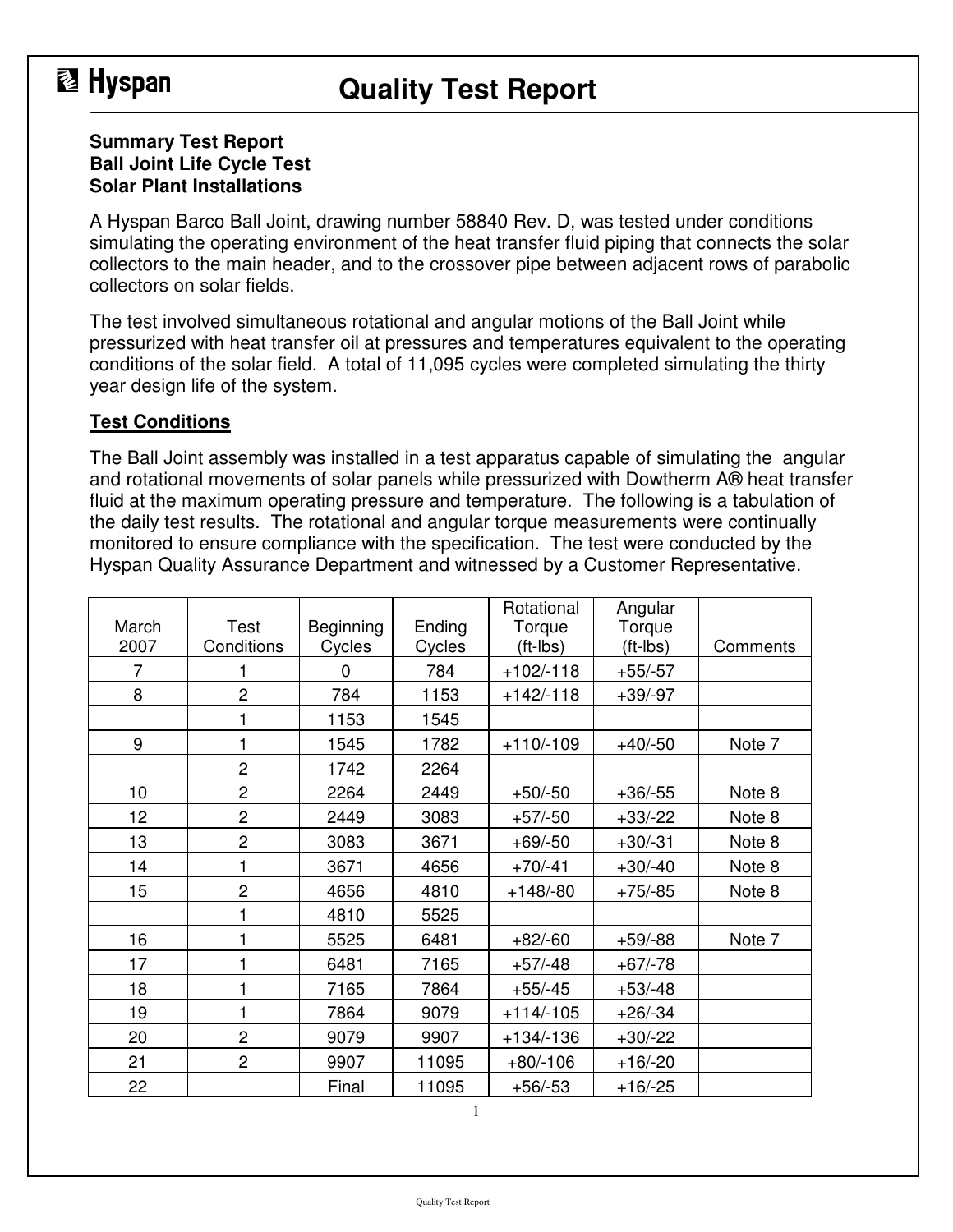# **图 Hyspan**

## **Quality Test Report**

#### **Notes Relating to Tabulated Data:**

- 1) Cycle rate is one (1) minute per cycle. Each cycle is  $-7^\circ$  to  $+7^\circ$  and  $0^\circ$ -215° rotation and return to 0° while at the Test Conditions.
- 2) Rotational motion: + is clockwise looking from the Case to the Ball.
- 3) Angular motion: + is downward.
- 4) Condition 1: "cold header" 30 Bar (435 psig) 293°C (559°F).
- 5) Condition 2: "hot header" 23 Bar (334 psig) 393°C (740°F).
- 6) Total cycles at Condition 1: 6667, Condition 2: 4428.
- 7) Ball Joint was serviced by removing a packing plug and an adjacent plug, and injecting packing until packing extrudes from the adjacent plug. The process is repeated until packing is injected into all four (4) plugs.
- 8) Test rig heated replaced.

#### **Conclusions**

- The Ball Joint functioned in accordance with the specifications throughout the 11,095 cycles (30.3 years). There was no leakage detected at any time during the cyclic testing or during the daily pressure tests, and the breakaway torque was within specifications.
- The service performed on the Ball Joint at 1782 cycles (5 years) was in accordance with the Maintenance Instructions of the Installation and Maintenance Procedures for Hyspan Barco Style II Ball Joints was not required to meet specifications. It was performed to evaluate the condition of the injected sealant, and to add sealant that was more fluid. It did not change the performance of the ball joint, and is not recommended except in the event of leakage.
- The sealing surface of the Outer Gasket exhibited wear but no indication of galling, seizing or excessive removal of material.
- The sealing surface of the Inner Gasket did not indicate any wear although there was an indication of contact with the ball. In service the pressure thrust is reacted by the Outer Gasket. The purpose of the Inner Gasket is to maintain the position of the Ball and to provide sufficient pressure on the Outer Gasket to seal during startup. There is no substantial bearing stress reacted by this gasket.
- The surface of the Ball in contact with the Outer Gasket had extensive wear but it did not detrimentally affect the performance of the Ball Joint. Even though the surface is worn it remained smooth and there was not indication of galling, seizing or a leakage path.
- The Ball Joint remained serviceable throughout the test. At the conclusion it was easily disassembled for inspection.

2